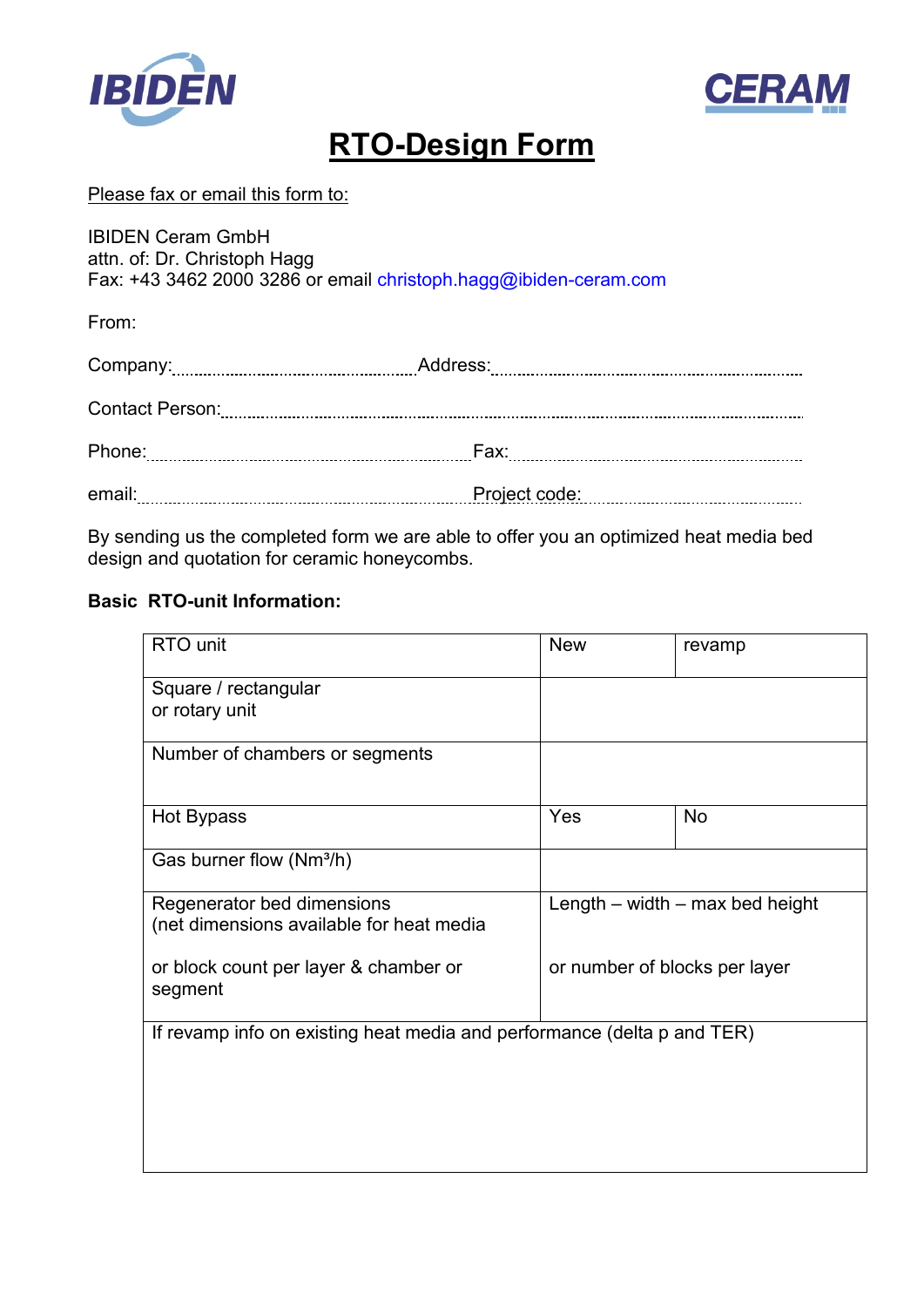



## **Basic parameters (obligatory)**

| Gas Flow Rate (standard conditions) |                    |
|-------------------------------------|--------------------|
|                                     | Nm <sup>3</sup> /h |
|                                     |                    |

| Inlet temperature (Tin) |  |
|-------------------------|--|
|                         |  |
|                         |  |

| Oxidation temperature (Tox) |  |
|-----------------------------|--|
|                             |  |

| Cycle time (one direction) |  |
|----------------------------|--|
|                            |  |
|                            |  |

| required thermal efficiency                    |  |
|------------------------------------------------|--|
| $(\eta_{\text{therm}} = (Tox-Tout)/(Tox-Tin))$ |  |
|                                                |  |
|                                                |  |

| max. acceptable pressure drop of |      |
|----------------------------------|------|
| lone heat media chamber          |      |
|                                  |      |
|                                  | mbar |

# **Limiting operational parameters:**

| Required minimum start up rate |                 |
|--------------------------------|-----------------|
|                                | $\degree$ C/min |
|                                |                 |
|                                |                 |

| maintenance (please describe) |  |
|-------------------------------|--|
|-------------------------------|--|

wash outs

burn outs

| continuous / discontinuous<br>operation |          |
|-----------------------------------------|----------|
| yes / no                                | h / year |

| others (please describe) |  |
|--------------------------|--|
|                          |  |
|                          |  |
|                          |  |
|                          |  |
|                          |  |